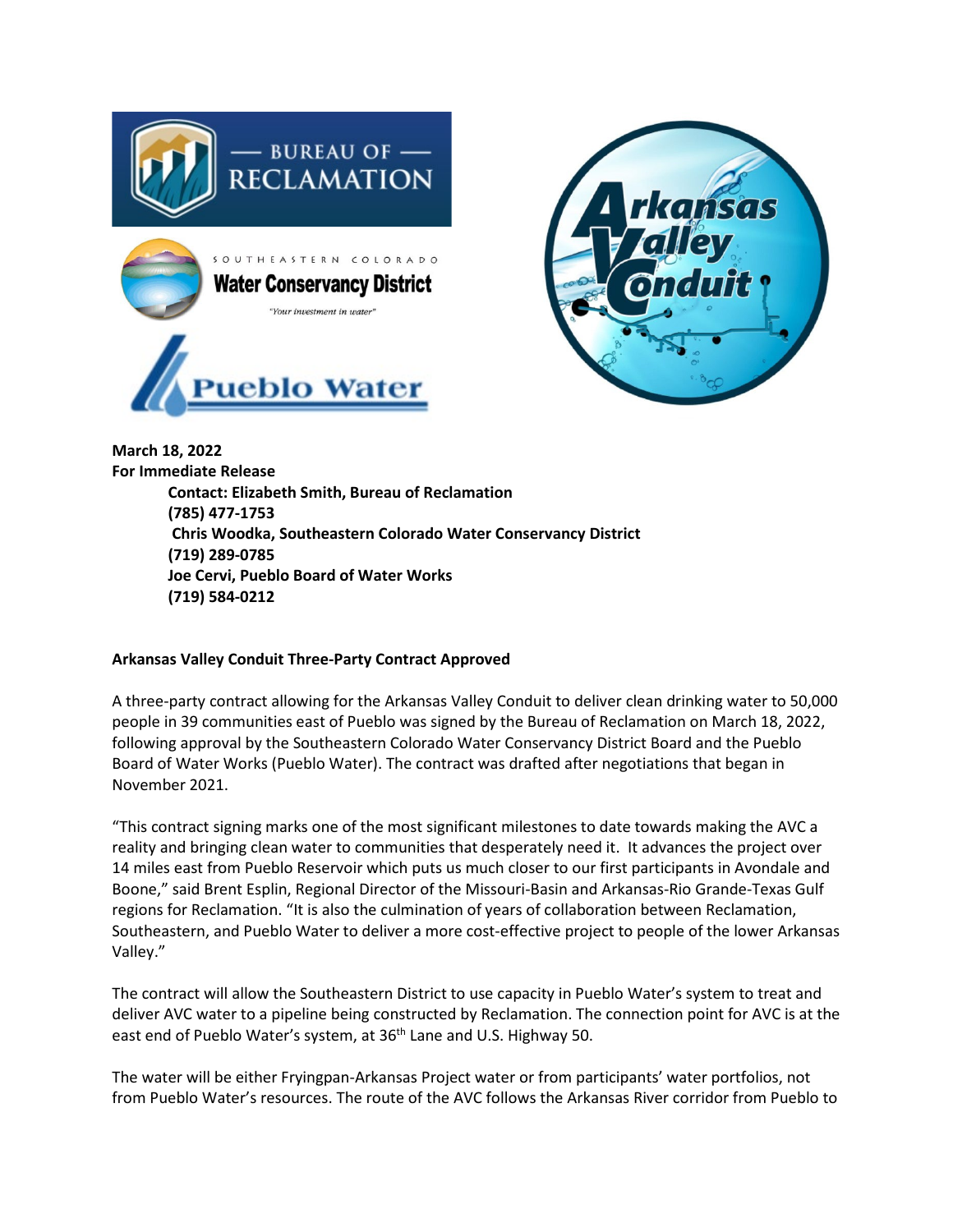Lamar, with spurs to Eads and Crowley County. Reclamation is building the trunk line, while the Southeastern District will build the spur and delivery lines. Estimated total cost is about \$600 million.

The Southeastern and Pueblo Water boards both unanimously approved the contract on March 15 and 17, 2022, respectively.

"This project is vitally important to the people of the Lower Arkansas Valley," said Bill Long, President of the Southeastern District board. "It would not be viable, and certainly not affordable without the partnership with Pueblo Water, and I would like to express my appreciation to the board."

"This is a truly monumental achievement and marks the culmination of decades of hard work, dedication, and collaboration by those who have devoted their lives to the business of water," said Seth Clayton, executive director of Pueblo Water. "Pueblo Water is proud to be an integral participant in this important time in history."

Many of the Lower Arkansas Valley water systems face water-quality enforcement actions for radionuclides or surface contaminants in groundwater sources. They face ever increasing costs to cope with these problems. The AVC will eliminate or reduce the effects of those contaminants by delivering filtered water from Pueblo Reservoir.

To deliver the full volume of water through the system, Pueblo Water must make some upgrades, and will receive a \$20 million construction recovery fee. In addition, Pueblo Water will receive a \$2 million investment payment. As the needs of AVC grow, Pueblo will receive funding for necessary improvements.

This is seen as a win-win opportunity by both Pueblo Water and the Southeastern District because it reduces the cost of an earlier plan to build a new pipeline south of Pueblo.

"Not only does the agreement save the AVC project hundreds of millions of dollars and years of construction time, but it also benefits Pueblo Water customers by providing an opportunity to use the excess capacity we have in our system and deliver water to our neighbors in the Lower Arkansas Valley," Clayton said.

Pueblo Water will charge an initial rate of \$2.19 per 1,000 gallons delivered, which reflects the operation and maintenance costs of those parts of the system needed by AVC. The rate will increase annually at the same rate as Pueblo Water's other customers.

Pueblo Water will also renew its contract to store excess capacity water in Pueblo Reservoir for a 50 year period under the contract.

Finally, the contract spells out environmental commitments and operating conditions related to AVC.

"The significance of this action is that everybody will have the opportunity to have a clean source of drinking water after more than 20 years of work," said Jim Broderick, executive director of the Southeastern District.

Alan Hamel, a Southeastern Board member, and former Pueblo Water executive director, said the idea for the AVC actually goes back 60 years, to the 1962 signing of the Fryingpan-Arkansas Project into law.